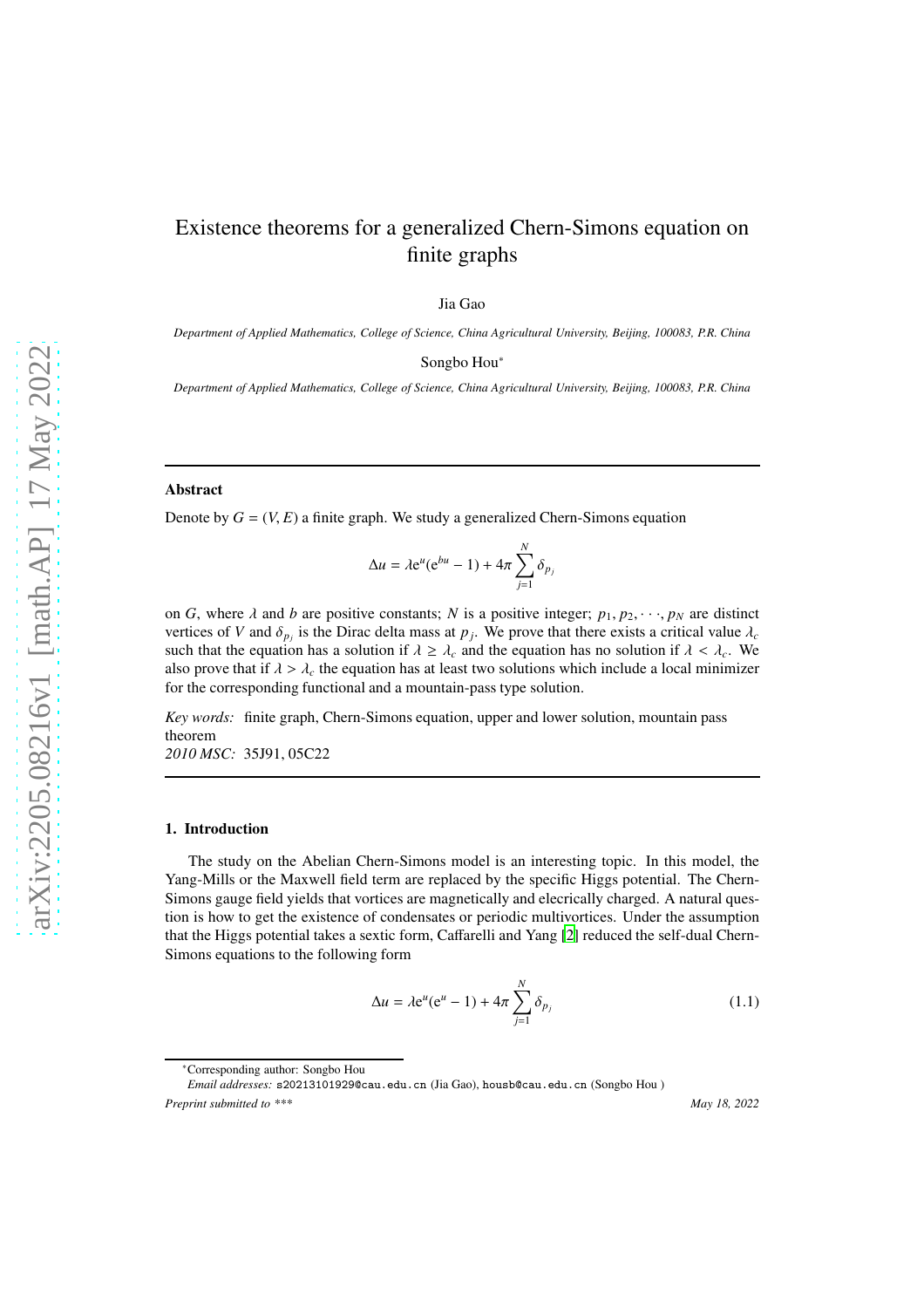on  $\Omega$ , where  $\lambda > 0$ ,  $\Omega \subset \mathbb{R}^2$  is a doubly periodic domain,  $\delta_p$  is the Dirac distribution concentrated at  $p \in \Omega$ . Then they got the existences of solutions by the rigorous mathematical analysis. The solutions of Eq. $(1.1)$  are of great significance in many fields of physics. The topological solutions, non-topological solutions, and solutions over a doubly periodic domain have been extensively studied [\[25](#page-14-0), [21](#page-14-1), [22](#page-14-2), [4](#page-13-1), [24](#page-14-3), [5](#page-13-2)].

Chen and Han [\[3](#page-13-3)] studied a generalized Chern-Simoms equation

<span id="page-1-0"></span>
$$
\Delta u = \lambda e^u (e^{bu} - 1) + 4\pi \sum_{j=1}^N \delta_{p_j}, \quad x \in \Omega,
$$
\n(1.2)

where  $\lambda > 0$ ,  $b > 0$ ,  $\Omega \subset \mathbb{R}^2$  is a doubly periodic domain,  $\delta_p$  is the Dirac distribution concentrated at  $p \in \Omega$ . They extended the results in [\[2](#page-13-0)]. As an application, they solved an open problem about the existence of solutions of the equation arising in the self-dual Maxwell-Chern-Simons model [\[6\]](#page-13-4).

In this paper, we consider the discrete form of Eq. $(1.2)$  on a finite graph. A finite graph  $G = (V, E)$  is composed of vertices *V* and edges *E*. We assume that *G* is connected throughout the paper. We call *G* is weighted if each edge  $xy \in E$  is assigned a weight  $\omega_{xy}$  which is positive and symmetric. Let  $\mu : V \to \mathbb{R}^+$  be a finite measure. If vertex *y* is adjacent to vertex *x*, we write *y* ∼ *x*. For any function *u* : *V* → ℝ, we define the *μ*-Laplace operator by

$$
\Delta u(x) = \frac{1}{\mu(x)} \sum_{y \sim x} \omega_{xy}(u(y) - u(x)).
$$

The associated gradient form reads

$$
\Gamma(u,v) = \frac{1}{2\mu(x)} \sum_{y \sim x} \omega_{xy}(u(y) - u(x))(v(y) - v(x)).
$$
\n(1.3)

Write  $\Gamma(u) = \Gamma(u, u)$ . The length of its gradient is denoted by

$$
|\nabla u|(x) = \sqrt{\Gamma(u)(x)} = \left(\frac{1}{2\mu(x)}\sum_{y \sim x} \omega_{xy} (u(y) - u(x))^2\right)^{\frac{1}{2}}.
$$

For any function  $f: V \to \mathbb{R}$ , the integral of *f* over *V* is defined by

$$
\int_V f d\mu = \sum_{x \in V} \mu(x) f(x).
$$

Define the Sobolev space

$$
W^{1,2}(V) = \left\{ u \Big| \ u: V \to \mathbb{R}, \ \int_V \left( |\nabla u|^2 + u^2 \right) d\mu < +\infty \right\}.
$$

The norm of  $u \in W^{1,2}(V)$  is

$$
||u||_{W^{1,2}(V)} = \left(\int_V \left(|\nabla u|^2 + u^2\right) d\mu\right)^{1/2}.
$$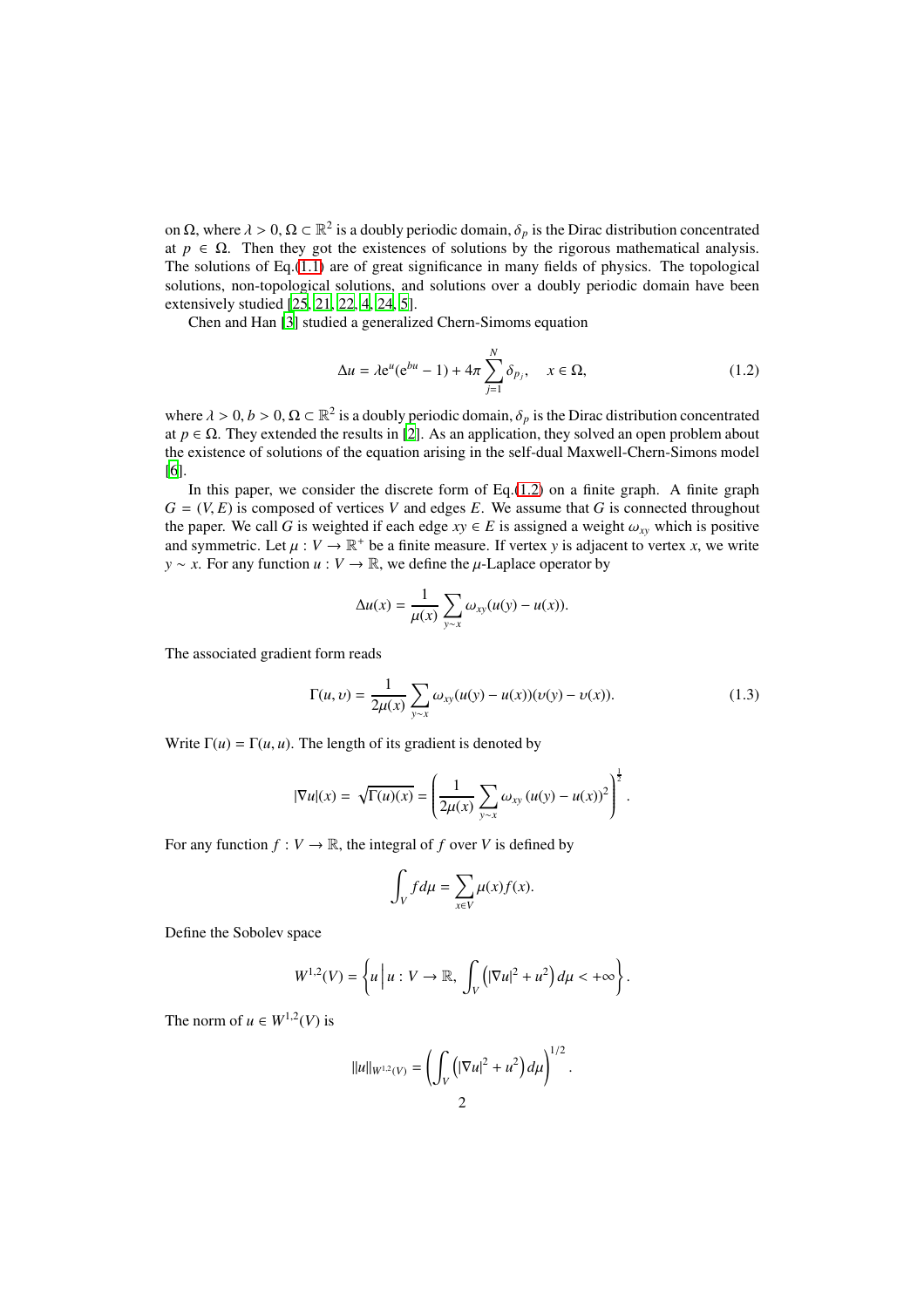We consider the generalized Chern-Simons equation derived in [\[3\]](#page-13-3), i.e.,

<span id="page-2-0"></span>
$$
\Delta u = \lambda e^u (e^{bu} - 1) + 4\pi \sum_{j=1}^N \delta_{p_j}
$$
 (1.4)

on a graph  $G = (V, E)$ , where  $\lambda$  and  $b$  are positive constants;  $N$  is a positive integer;  $p_1, p_2, \dots, p_N$ are distinct vertices of *V* and  $\delta_{p_j}$  is the Dirac delta mass at  $p_j$ .

We prove the following existence results for Eq.[\(1.4](#page-2-0) ) on *G*.

Theorem 1.1. *There exists a critical value* λ*<sup>c</sup> depending on the graph satisfying*

$$
\lambda_c \ge \frac{(b+1)^{b+1}}{b} \frac{4\pi N}{|V|},
$$

*such that*

*(i)* Eq.[\(1.4\)](#page-2-0) has a solution if  $\lambda \geq \lambda_c$ , however, Eq.(1.4) has no solution if  $\lambda < \lambda_c$ . *(ii)* Eq.[\(1.4\)](#page-2-0) has at least two solutions if  $\lambda > \lambda_c$ .

**Remark 1.** *If b* = 1*, then Eq.*[\(1.4\)](#page-2-0) *becomes Eq.*[\(1.1\)](#page-0-0)*. There also exist multiple solutions for Eq.[\(1.1\)](#page-0-0) on graphs. This completes the results of Huang, Lin and Yau [\[16\]](#page-14-4).*

There are a lot of research on theories of partial differential equations on graphs. For the discrete Chern-Simons equations, Huang, Lin and Yau [\[16\]](#page-14-4) studied Eq.[\(1.1\)](#page-0-0) on graphs and got the existence results except the critical case. We solved the critical case [\[15\]](#page-14-5), and got the existence results for a generalized Chern-Simons-Higgs equation, which was also studied in [\[20](#page-14-6)]. Huang, Wang and Yang [\[17\]](#page-14-7) considered the relativistic Abelian Chern-Simons equations and established the existence of multiple solutions. The results for Yamabe type equations include [\[12,](#page-14-8) [10,](#page-14-9) [27,](#page-14-10) [9,](#page-13-5) [18](#page-14-11), [28](#page-14-12)]. The results for Kazdan-Warner equations include [\[11,](#page-14-13) [8,](#page-13-6) [26,](#page-14-14) [7,](#page-13-7) [19\]](#page-14-15). One may refer to [\[13,](#page-14-16) [14\]](#page-14-17) for the biharmonic equations.

The rest of the paper is arranged as follows. In Section Two, we first use the upper and lower solutions method to get the existence of the single solution for the non-critical case. Then we use the prior estimates to prove the existence for the critical case. In Section Three, we use the mountain pass theorem to get the existence of multiple solutions.

## 2. Single Solution

Denote  $u = u_0 + v$ , where  $u_0$  is the solution of the equation

<span id="page-2-2"></span>
$$
\Delta u = -\frac{4\pi N}{|V|} + 4\pi \sum_{j=1}^{N} \delta_{p_j}.
$$
 (2.1)

Then we can reduce Eq.[\(1.4\)](#page-2-0) into

<span id="page-2-1"></span>
$$
\Delta v = \lambda e^{u_0 + v} \left( e^{b(u_0 + v)} - 1 \right) + \frac{4\pi N}{|V|}.
$$
 (2.2)

We introduce the definition of upper and lower solutions. If a function  $v_+$  satisfies

$$
\Delta v_{+} \leq \lambda e^{u_0 + v_{+}} \left( e^{b(u_0 + v_{+})} - 1 \right) + \frac{4\pi N}{|V|}
$$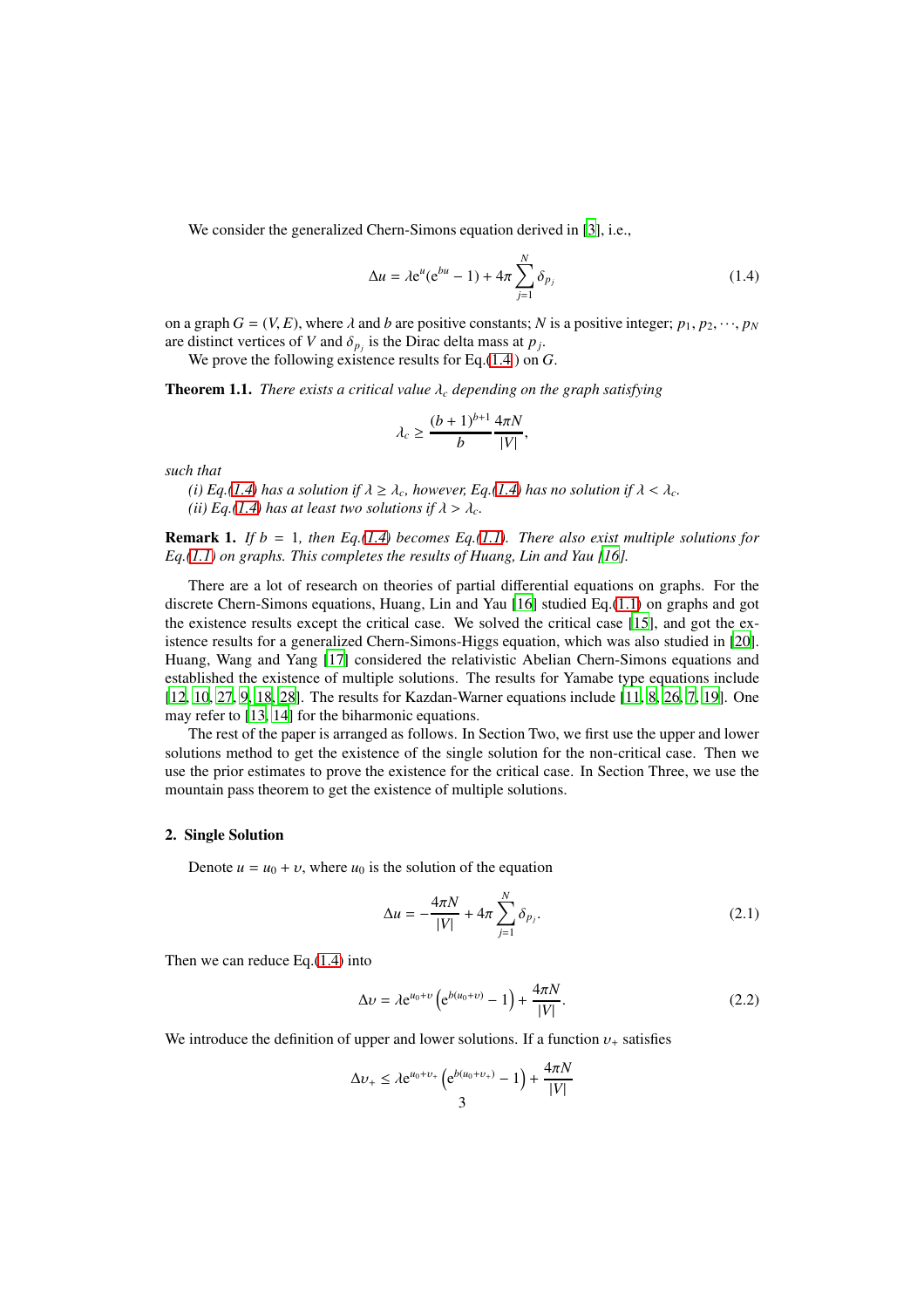on *V*, we call it an upper solution of [\(2.2\)](#page-2-1). Analogously, a function  $v_$  is said to be a lower solution of [\(2.2\)](#page-2-1) if it satisfies

<span id="page-3-2"></span>
$$
\Delta v_{-} \ge \lambda e^{u_0 + v_{-}} \left( e^{b(u_0 + v_{-})} - 1 \right) + \frac{4\pi N}{|V|} \tag{2.3}
$$

on *V*. We introduce Lemma 4.1 in [\[16](#page-14-4)], which is referred to as the maximum principle.

Lemma 2.1. *Let G* = (*V*, *E*) *be a finite graph. If for some constant K* > 0*,* ∆*u*(*x*) − *Ku*(*x*) ≥ 0 *for all*  $x \in V$ *, then*  $u \leq 0$  *on*  $V$ *.* 

Set  $v_0 = -u_0$ . Let  $\{v_n\}$  be the iterative sequence determined by the scheme

<span id="page-3-0"></span>
$$
\begin{cases} (\Delta - K) v_n = \lambda e^{u_0 + v_{n-1}} \left( e^{b(u_0 + v_{n-1})} \right) - K v_{n-1} + \frac{4\pi N}{|V|}, \\ n = 1, 2, ..., \end{cases}
$$
 (2.4)

where *K* denotes a positive constant.

**Lemma 2.2.** *If*  $K > b\lambda$ *, then the sequence*  $\{v_n\}$  *satisfies* 

$$
v_0 > v_1 > v_2 > \cdots > v_n > \cdots > v_-,
$$

*where* υ<sup>−</sup> *is any lower solution of [\(2.2\)](#page-2-1). Hence, if [\(2.2\)](#page-2-1) admits a lower solution,* {υ*n*} *converges to a solution of [\(2.2\)](#page-2-1), which is the maximal solution.*

*Proof.* We use the inductive method. By [\(2.4\)](#page-3-0), we obtain

$$
(\Delta - K) v_1 = -Kv_0 + \frac{4\pi N}{|V|},
$$

which together with  $(2.1)$  yields

<span id="page-3-1"></span>
$$
(\Delta - K)(\nu_1 - \nu_0) = 4\pi \sum_{j=1}^{N} \delta_{p_j} \ge 0.
$$
 (2.5)

By Lemma 2.1, we get  $v_1(x) \le v_0(x)$  for all  $x \in V$ . Furthermore, we can prove  $v_1 < v_0$  on *V* by contradiction. Suppose  $(v_1 - v_0)(x_0) = 0$  for some  $x_0 \in V$ . Obviously,  $x_0$  is the maximum point of  $v_1 - v_0$  on *V*. In view of [\(2.5\)](#page-3-1), we have

$$
\Delta(\nu_1 - \nu_0)(x_0) \ge K(\nu_1 - \nu_0)(x_0) \ge 0.
$$

Noting the definition of the  $\mu$ -Laplace, we conclude that if  $x \sim x_0$ ,  $(v_1 - v_0)(x) = (v_1 - v_0)(x_0)$ . Since *G* is connected, we infer that  $(v_1 - v_0)(x) = (v_1 - v_0)(x_0)$  for any  $x \in V$ , which contradicts [\(2.5\)](#page-3-1). Hence there holds  $v_1 < v_0$  on *V*.

Suppose that

$$
v_0 > v_1 > \cdots > v_k.
$$

By [\(2.4\)](#page-3-0) and noting  $K > b\lambda$ , we calculate

$$
(\Delta - K)(v_{k+1} - v_k) = \lambda \left[ e^{u_0 + v_k} \left( e^{b(u_0 + v_k)} - 1 \right) - e^{u_0 + v_{k-1}} \left( e^{b(u_0 + v_{k-1})} - 1 \right) \right] - K(v_k - v_{k-1})
$$
  
=  $\lambda e^{\xi} \left[ (b+1)e^{b\xi} - 1 \right] (v_k - v_{k-1}) - K(v_k - v_{k-1})$   
 $\ge (b\lambda - K)(v_k - v_{k-1})$   
 $> 0,$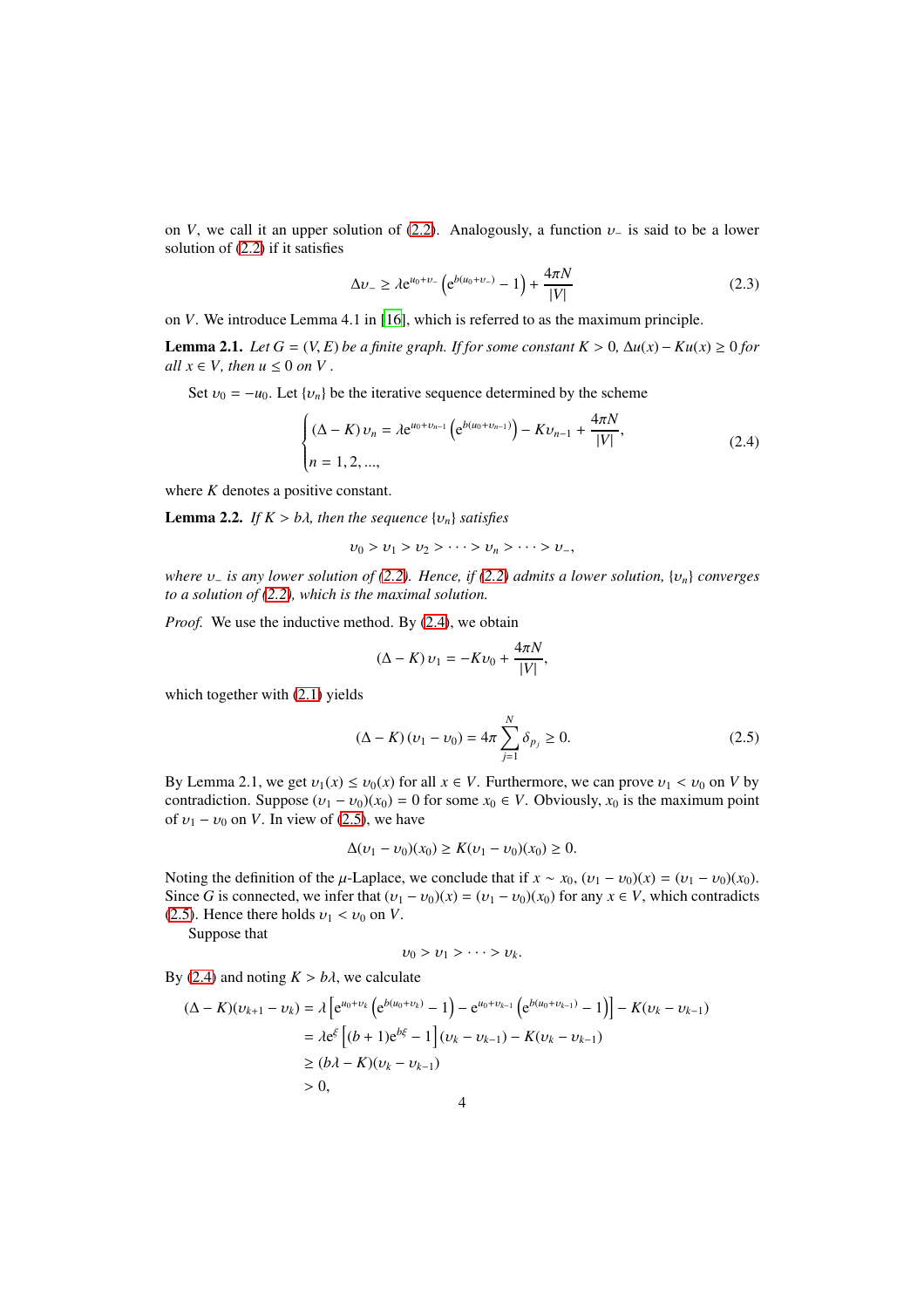where the second equality follows from the mean value theorem,  $u_0 + v_k \le \xi \le u_0 + v_{k-1}$ , and we have used  $e^{\xi} \le e^{v_{k-1}+u_0} \le 1$ ,  $e^{b\xi} \le 1$ . It follows from Lemma 2.1 that  $v_{k+1} \le v_k$ . Applying the same method as in proving  $v_1 < v_0$ , we obtain  $v_{k+1} < v_k$ . Hence, we establish

$$
v_0 > v_1 > v_2 > \cdots > v_n > \cdots
$$

We will also prove that  $v_k > v_+$  for all  $k \ge 0$  by induction. Noting [\(2.4\)](#page-3-0) and the definition of the lower solution, we have

<span id="page-4-0"></span>
$$
\Delta(\nu_{-} - \nu_{0}) \ge \lambda e^{\nu_{-} - \nu_{0}} (e^{b(\nu_{-} - \nu_{0})} - 1) + 4\pi \sum_{j=1}^{N} \delta_{p_{j}}
$$
  
=  $\lambda b e^{\nu_{-} - \nu_{0}} e^{b\xi} (\nu_{-} - \nu_{0}) + 4\pi \sum_{j=1}^{N} \delta_{p_{j}},$  (2.6)

where  $\xi$  lies between  $v_ - v_0$  and 0. Denote  $v_-(x_0) - v_0(x_0) = \max_{x \in V} \{v_-(x) - v_0(x)\}$  for some *x*<sub>0</sub> ∈ *V*. Supposing  $(v_-(x_0) - v_0(x_0)) \ge 0$ , then by [\(2.6\)](#page-4-0), we have

$$
\Delta(\upsilon_{-}-\upsilon_{0})(x_{0})\geq 0.
$$

It yields that if *x* ∼ *x*<sub>0</sub>, then  $(v_2 - v_0)(x) = (v_2 - v_0)(x_0)$ . Furthermore,  $(v_2 - v_0)(x) \equiv (v_2 - v_0)(x_0)$ for all  $x \in V$  since G is connected. Hence there is a contradiction with [\(2.6\)](#page-4-0) at  $p_j$ . It holds that  $v_0 > v_-\,$  on *V*.

Suppose that for some  $k \geq 0$ ,  $v_k > v_-\$ . In view of [\(2.3\)](#page-3-2), [\(2.4\)](#page-3-0) and the fact  $K > b\lambda$ , we obtain

$$
(\Delta - K)(\nu_{-} - \nu_{k+1}) \ge \lambda \left[ e^{\nu_{-} - \nu_{0}} \left( e^{b(\nu_{-} - \nu_{0})} - 1 \right) - e^{\nu_{k} - \nu_{0}} \left( e^{b(\nu_{k} - \nu_{0})} - 1 \right) \right] - K(\nu_{-} - \nu_{k})
$$
  
=  $\lambda e^{\xi} \left[ (b + 1)e^{b\xi} - 1 \right] (\nu_{-} - \nu_{k}) - K(\nu_{-} - \nu_{k})$   
 $\ge (b\lambda - K)(\nu_{-} - \nu_{k})$   
 $> 0,$ 

where we have used the mean value theorem,  $v_+ - v_0 \le \xi \le v_k - v_0$ . We have  $v_{k+1} > v_-$  by taking the same procedure as before. Combining [\(2.4\)](#page-3-0) and the monotonicity of  $\{v_n\}$ , we conclude that  $\{v_n\}$  converges to a solution of [\(2.2\)](#page-2-1) pointwisely. Such a solution is bigger than any other solution. This finishes the proof of Lemma 2.2.  $\Box$ 

In order to get the existence of the solution of Eq.[\(2.2\)](#page-2-1), we only need to find a lower solution. We have the following lemma.

**Lemma 2.3.** *If*  $\lambda$  *is sufficiently large, there is a solution of Eq.*[\(2.2\)](#page-2-1)*.* 

*Proof.* Since *G* is finite,  $u_0$  is a bounded function. There exists a positive constant *c* such that  $u_0 - c < 0$ . Set  $v_- = -c$ . We see that if  $\lambda$  is sufficiently large, then

$$
\Delta v_- = 0 > \lambda e^{u_0 - c} \left( e^{b(u_0 - c)} - 1 \right) + \frac{4\pi N}{|V|}.
$$

This implies that  $v_-\$  is a lower solution of [\(2.2\)](#page-2-1). Consequently, Eq.[\(2.2\)](#page-2-1) admits a solution. We complete the proof.  $\Box$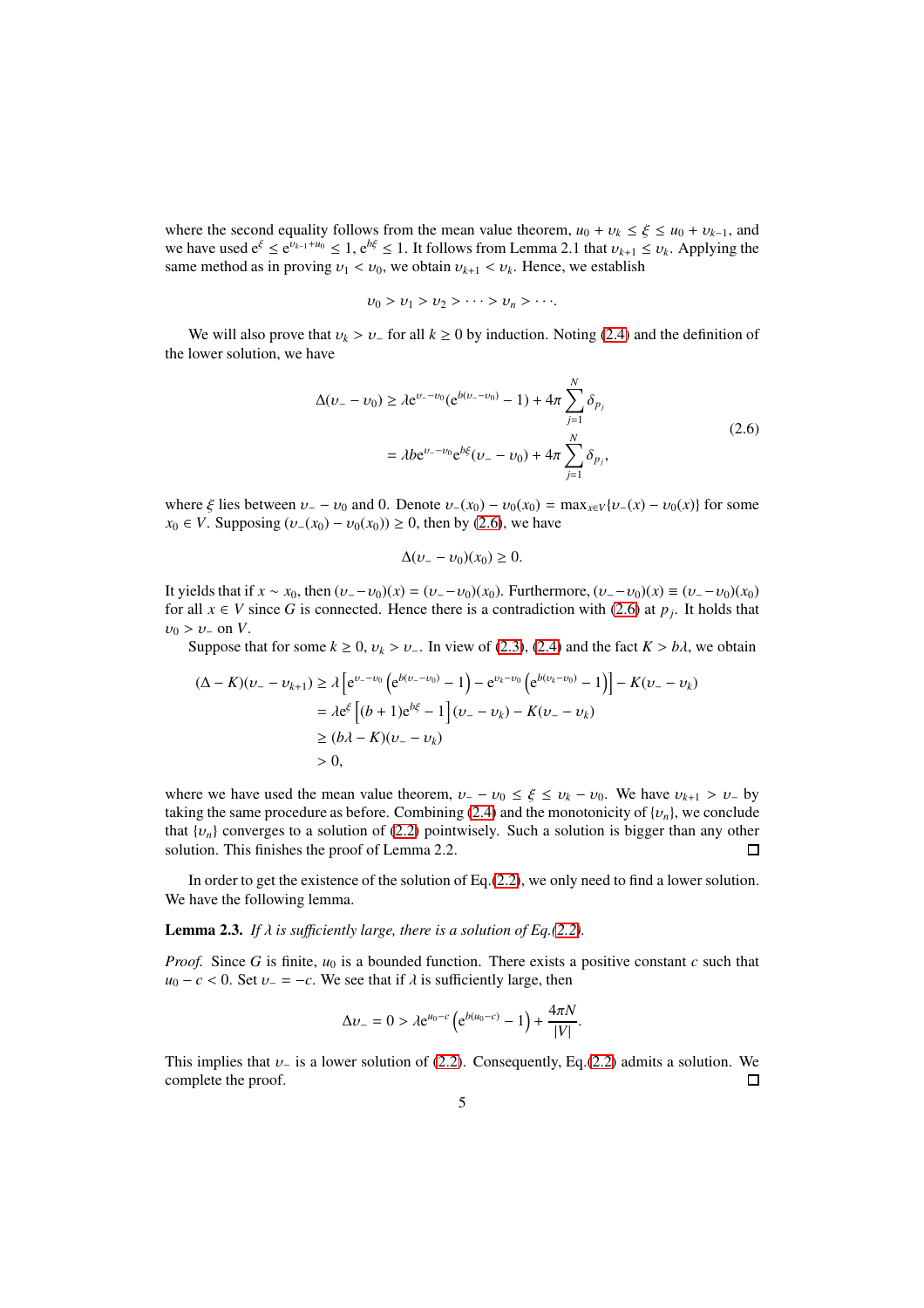Define  $f(t) = e^{t}(e^{bt} - 1)$ ,  $t \in (-\infty, 0]$ . A simple computation implies that *f* has a unique minimum  $-\frac{b}{(b+1)^{b+1}}$ . If v is a solution of Eq.[\(2.2\)](#page-2-1), it is also a lower solution of Eq.(2.2). Then Lemma 2.2 implies that  $u_0 + v < 0$ . Thus, we obtain

$$
\Delta v \ge -\frac{b\lambda}{(b+1)^{b+1}} + \frac{4\pi N}{|V|}.
$$

Integrating both sides of the above inequality over *V*, we get

<span id="page-5-0"></span>
$$
\lambda \ge \frac{(b+1)^{b+1}}{b} \frac{4\pi N}{|V|}.
$$
\n(2.7)

If Eq.[\(2.2\)](#page-2-1) has a solution, then  $\lambda$  must satisfy [\(2.7\)](#page-5-0).

**Lemma 2.4.** *There is a critical value*  $\lambda_c$  *satisfying* 

$$
\lambda_c \geq \frac{(b+1)^{b+1}}{b} \frac{4\pi N}{|V|},
$$

*such that Eq.*[\(2.2\)](#page-2-1) *admits a solution for*  $\lambda > \lambda_c$ *, while Eq.*(2.2) *admits no solution for*  $\lambda < \lambda_c$ *.* 

*Proof.* Denote

 $\Lambda = \left\{ \lambda > 0 \, \middle| \, \lambda \text{ is such that (2.2) has a solution} \right\}.$  $\Lambda = \left\{ \lambda > 0 \, \middle| \, \lambda \text{ is such that (2.2) has a solution} \right\}.$  $\Lambda = \left\{ \lambda > 0 \, \middle| \, \lambda \text{ is such that (2.2) has a solution} \right\}.$ 

We claim that  $\Lambda$  is an interval. In fact, if  $\lambda' \in \Lambda$ , we can show that  $[\lambda', +\infty) \subset \Lambda$ . Let  $\nu'$  be the solution of Eq.[\(2.2\)](#page-2-1) with  $\lambda = \lambda'$ . If  $\lambda > \lambda'$ , in view of  $u_0 + v' < 0$ , we have

$$
\Delta \nu' = \lambda' e^{u_0 + \nu'} \left( e^{b(u_0 + \nu')} - 1 \right) + \frac{4\pi N}{|V|} > \lambda e^{u_0 + \nu'} \left( e^{b(u_0 + \nu')} - 1 \right) + \frac{4\pi N}{|V|},
$$

which implies that  $v'$  is a lower solution of Eq.[\(2.2\)](#page-2-1) for  $\lambda > \lambda'$ . Therefore, Eq.(2.2) has a solution if  $\lambda > \lambda'$  and  $[\lambda', +\infty) \subset \Lambda$ .

Define  $\lambda_c = \inf\{\lambda \mid \lambda \in \Lambda\}$ . Noting [\(2.7\)](#page-5-0), we obtain

$$
\lambda_c \geq \frac{(b+1)^{b+1}}{b} \frac{4\pi N}{|V|}
$$

by taking the limit  $\lambda \to \lambda_c$ .

Now, we deal with the critical case  $\lambda = \lambda_c$ . In the following lemma, we get the monotonicity of the solution of [\(2.2\)](#page-2-1) with respect to  $\lambda$ , which will be used later.

**Lemma 2.5.** Let  $\{v_\lambda | \lambda > \lambda_c\}$  be the family of maximal solutions of [\(2.2\)](#page-2-1). Then there holds  $v_{\lambda_1} > v_{\lambda_2}$  if  $\lambda_1 > \lambda_2 > \lambda_c$ .

*Proof.* Assume that  $\lambda_1 > \lambda_2$  and the associated solutions are  $v_{\lambda_1}, v_{\lambda_2}$  respectively. Then by [\(2.2\)](#page-2-1), we have

$$
\Delta v_{\lambda_2} = \lambda_2 e^{u_0 + v_{\lambda_2}} \left( e^{b(u_0 + v_{\lambda_2})} - 1 \right) + \frac{4\pi N}{|V|}
$$
  
=  $\lambda_1 e^{u_0 + v_{\lambda_2}} \left( e^{b(u_0 + v_{\lambda_2})} - 1 \right) + \frac{4\pi N}{|V|}$   
+  $(\lambda_2 - \lambda_1) e^{u_0 + v_{\lambda_2}} \left( e^{b(u_0 + v_{\lambda_2})} - 1 \right)$   
 $\ge \lambda_1 e^{u_0 + v_{\lambda_2}} \left( e^{b(u_0 + v_{\lambda_2})} - 1 \right) + \frac{4\pi N}{|V|}.$ 

 $\Box$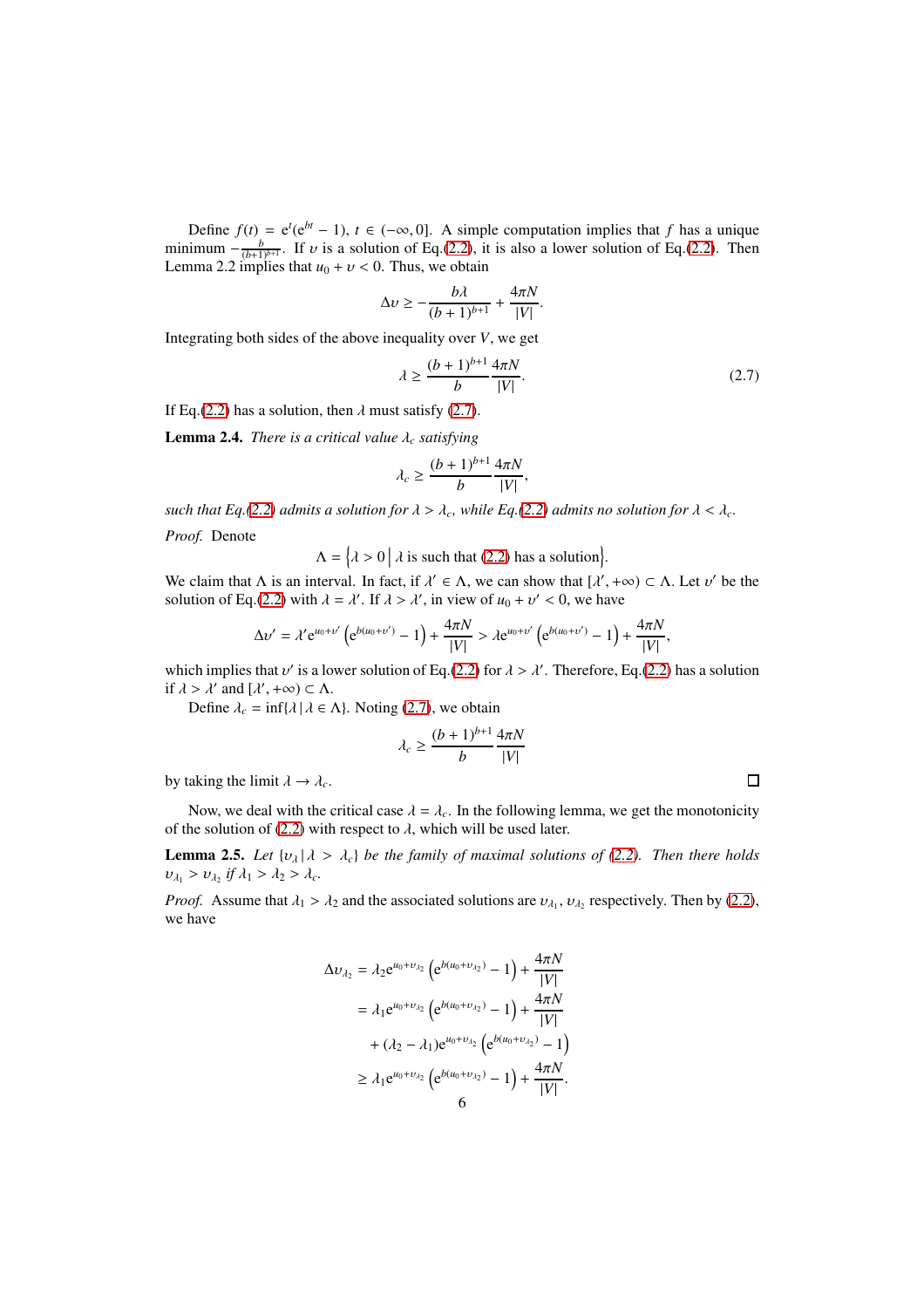Thus,  $v_{\lambda_2}$  is a lower solution of [\(2.2\)](#page-2-1) with  $\lambda = \lambda_1$ . Then by Lemma 2.2, we obtain  $v_{\lambda_1} \ge v_{\lambda_2}$ . Furthermore,

$$
\Delta(\nu_{\lambda_2} - \nu_{\lambda_1}) = \lambda_2 e^{u_0 + \nu_{\lambda_2}} \left( e^{b(u_0 + \nu_{\lambda_2})} - 1 \right) - \lambda_1 e^{u_0 + \nu_{\lambda_1}} \left( e^{b(u_0 + \nu_{\lambda_1})} - 1 \right)
$$
  
\n
$$
= \lambda_1 e^{u_0 + \nu_{\lambda_2}} \left( e^{b(u_0 + \nu_{\lambda_2})} - 1 \right) - \lambda_1 e^{u_0 + \nu_{\lambda_1}} \left( e^{b(u_0 + \nu_{\lambda_1})} - 1 \right)
$$
  
\n
$$
+ (\lambda_2 - \lambda_1) e^{u_0 + \nu_{\lambda_2}} \left( e^{b(u_0 + \nu_{\lambda_2})} - 1 \right)
$$
  
\n
$$
> \lambda_1 \left[ e^{u_0 + \nu_{\lambda_2}} \left( e^{b(u_0 + \nu_{\lambda_2})} - 1 \right) - e^{u_0 + \nu_{\lambda_1}} \left( e^{b(u_0 + \nu_{\lambda_1})} - 1 \right) \right]
$$
  
\n
$$
= \lambda_1 e^{\xi} \left[ (b + 1) e^{b\xi} - 1 \right] (\nu_{\lambda_2} - \nu_{\lambda_1})
$$
  
\n
$$
\ge b \lambda_1 (\nu_{\lambda_2} - \nu_{\lambda_1}),
$$
  
\n(2.8)

<span id="page-6-0"></span>where  $u_0 + v_{\lambda_2} \le \xi \le u_0 + v_{\lambda_1}$ . Suppose that  $v_{\lambda_2} - v_{\lambda_1}$  achieves 0 at some point  $x_0 \in V$ . Then by [\(2.8\)](#page-6-0), we get

$$
\Delta(\nu_{\lambda_2}-\nu_{\lambda_1})(x_0)>0.
$$

However,  $\Delta(v_{\lambda_2} - v_{\lambda_1})(x_0) \leq 0$  according to the definition of the  $\mu$ -Laplace. There is a contradiction. Hence,  $v_{\lambda_2} - v_{\lambda_1} < 0$  and we prove that  $v_{\lambda_1} > v_{\lambda_2}$  if  $\lambda_1 > \lambda_2 > \lambda_c$ .  $\Box$ 

Now, we estimate the bound of solutions of  $(2.2)$  in  $W^{1,2}(V)$ . We first introduce the Poincaré inequality and the Trudinger-Moser inequality which were proved in [\[11](#page-14-13)].

# Lemma 2.6. *(the Poincaré inequality)*

Let  $G = (V, E)$  be a finite graph. Then there exists some constant C depending only on G *such that*

$$
\int_V u^2 d\mu \leq C \int_V |\nabla u|^2 d\mu,
$$

*for all*  $u \in V^{\mathbb{R}}$  *with*  $\int_{V} u d\mu = 0$ *, where*  $V^{\mathbb{R}} = \{u \mid u \text{ is a real function} : V \to \mathbb{R} \}.$ 

Lemma 2.7. *(the Trudinger-Moser inequality)*

*Let*  $G = (V, E)$  *be a finite graph. For any*  $\alpha > 0$  *and all functions*  $u \in V^{\mathbb{R}}$  *with*  $\int_V |\nabla u|^2 d\mu \leq 1$ *and*  $\int_V u d\mu = 0$ , there exists some constant  $C > 0$  depending only on  $\alpha$  and  $G$  such that

$$
\int_V e^{\alpha u^2} d\mu \leq C.
$$

Applying the above lemmas and the integration method, we get the following lemma.

**Lemma 2.8.** *For any maximal solution*  $v_{\lambda}$  *of* [\(2.2\)](#page-2-1)*, we split it into two parts, namely,*  $v_{\lambda} = \bar{v}_{\lambda} + v'_{\lambda}$ *, where*  $\bar{v}_{\lambda} = \frac{1}{|V|} \int_{V} v_{\lambda} d\mu$  *and*  $v'_{\lambda} = v_{\lambda} - \bar{v}_{\lambda}$ *. Then*  $v'_{\lambda}$  *satisfies* 

$$
\|\nabla v_\lambda'\|_2 \leq C\lambda,
$$

*where C is a positive constant depending only on* |*V*|*. Furthermore, we obtain*

$$
|\bar{v}_{\lambda}| \leq C(1 + \lambda + \lambda^2)
$$

*and*

$$
\|v_\lambda\|_{W^{1,2}(V)}\leq C(1+\lambda+\lambda^2).
$$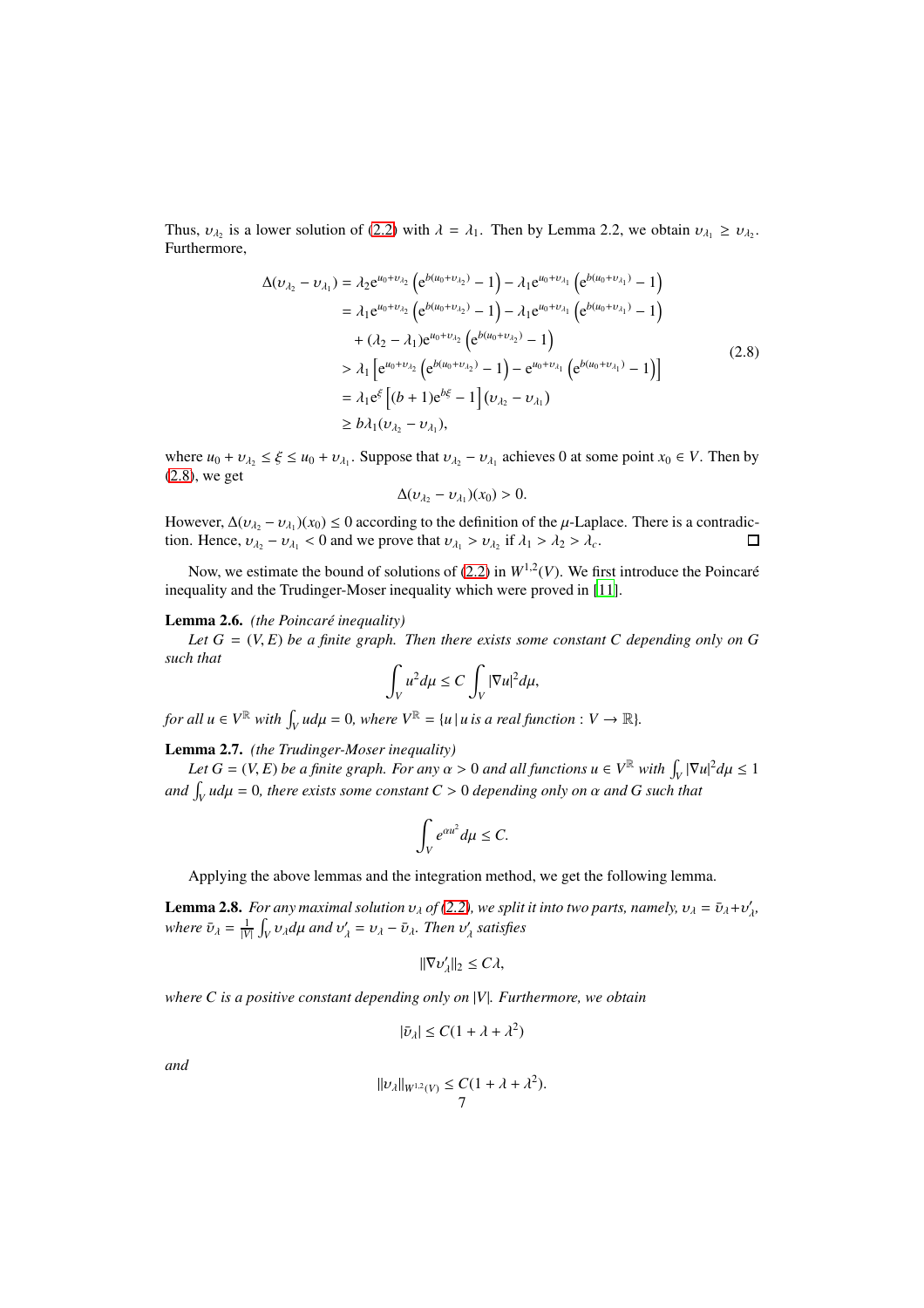*Proof.* Noting  $v_{\lambda} = \bar{v}_{\lambda} + v'_{\lambda}$ , we multiply both sides of Eq.[\(2.2\)](#page-2-1) by  $v'_{\lambda}$ . Then integrating over *V* and using the Poincaré inequality, we have

$$
\begin{aligned} \|\nabla \nu_{\lambda}'\|_{2}^{2} &= \lambda \int_{V} e^{u_{0} + v_{\lambda}} \left( 1 - e^{b(u_{0} + v_{\lambda})} \right) \nu_{\lambda}' d\mu \\ &\le \lambda \int_{V} |\nu_{\lambda}'| d\mu \le C\lambda |V|^{1/2} \|\nabla \nu_{\lambda}'\|_{2}, \end{aligned}
$$

which yields

<span id="page-7-2"></span>
$$
\|\nabla \nu_{\lambda}'\|_{2} \le C\lambda. \tag{2.9}
$$

In view of  $u_0 + v_\lambda = u_0 + \bar{v}_\lambda + v'_\lambda < 0$ , integrating over *V* again, we get the upper bound of  $\bar{v}_\lambda$ ,

<span id="page-7-3"></span>
$$
\bar{\upsilon}_{\lambda} < -\frac{1}{|V|} \int_{V} u_0(x) d\mu. \tag{2.10}
$$

Now, we need to prove that  $\bar{v}_{\lambda}$  has a lower bound. Integrating both sides of [\(2.2\)](#page-2-1) over *V*, we get

<span id="page-7-0"></span>
$$
\lambda \int_{V} e^{u_0 + v_\lambda} d\mu = \lambda \int_{V} e^{(b+1)(u_0 + v_\lambda)} d\mu + 4\pi N > 4\pi N. \tag{2.11}
$$

Using the Hölder inequality and the Trudinger-Moser inequality, we calculate

$$
\int_{V} e^{u_0 + v_{\lambda}} d\mu = \int_{V} e^{u_0 + \bar{v}_{\lambda} + v'_{\lambda}} d\mu
$$
\n
$$
\leq e^{\bar{v}_{\lambda}} \max_{x \in V} e^{u_0} \int_{V} e^{v'_{\lambda}} d\mu
$$
\n
$$
\leq C e^{\bar{v}_{\lambda}} \int_{V} e^{\|\nabla v'_{\lambda}\|_2} \frac{v'_{\lambda}}{\|\nabla v'_{\lambda}\|_2} d\mu
$$
\n
$$
\leq C e^{\bar{v}_{\lambda}} \int_{V} e^{\|\nabla v'_{\lambda}\|_2^2 + \frac{|v'_{\lambda}|^2}{\|\nabla v'_{\lambda}\|_2^2}} d\mu
$$
\n
$$
\leq C e^{\bar{v}_{\lambda}} e^{\|\nabla v'_{\lambda}\|_2^2}.
$$
\n(2.12)

<span id="page-7-1"></span>In view of  $(2.11)$  and  $(2.12)$ , we have

$$
e^{\bar{v}_{\lambda}} \geq C \lambda^{-1} e^{-\|\nabla v_{\lambda}'\|_2^2}
$$

which together with  $(2.9)$  and  $(2.10)$  yields

$$
|\bar{v}_{\lambda}| \leq C(1 + \lambda + \lambda^2).
$$

Furthermore,

$$
||v_{\lambda}||_{W^{1,2}(V)} \leq C(1 + \lambda + \lambda^2).
$$

 $\Box$ 

**Lemma 2.9.** *The equation [\(2.2\)](#page-2-1) at*  $\lambda = \lambda_c$  *admits a solution.*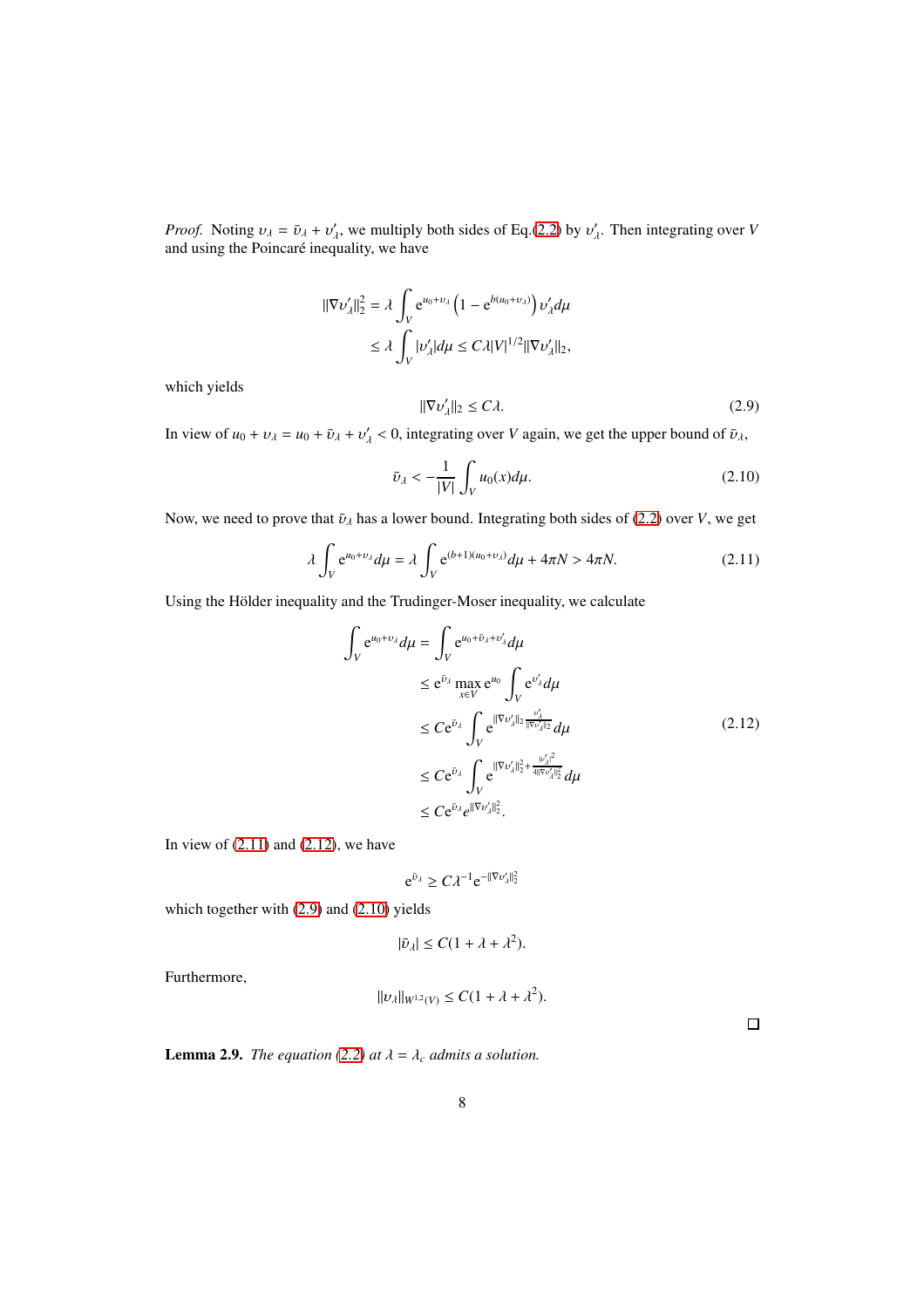*Proof.* Suppose  $\lambda_c < \lambda < \lambda_c + 1$ . Then we see that  $\{v_\lambda\}$  has a uniform bound in  $W^{1,2}(V)$  by Lemma 2.8. The space  $W^{1,2}(V)$  is precompact since it is finite dimensional. Noting the monotonicity of  $\{v_{\lambda}\}\$  with respect to  $\lambda$ , we conclude that there is a function  $v_*$  in  $W^{1,2}(V)$  such that

$$
v_\lambda \to v_*
$$

as  $\lambda \to \lambda_c$  and the convergence is pointwise. The face  $u_0 + v_\lambda < 0$  implies  $u_0 + v_* < 0$ By the convergence of  $\{v_{\lambda}\}\)$ , we have

$$
\Delta v_\lambda \to \Delta v_*
$$

and

$$
\lambda e^{u_0+v_\lambda} \left(e^{b(u_0+v_\lambda)}-1\right) \to \lambda_c e^{u_0+v_*} \left(e^{b(u_0+v_*)}-1\right)
$$

as  $\lambda \to \lambda_c$ . Hence  $\nu_*$  is a solution of [\(2.2\)](#page-2-1). This completes the proof.

# 3. Multiple solutions

In this section, we will use the variation method to prove the existence of the second solution. Define the functional

$$
J(\nu) = \frac{1}{2} \int_{V} |\nabla \nu|^2 d\mu + \frac{\lambda}{b+1} \int_{V} e^{(b+1)(u_0 + \nu)} d\mu - \lambda \int_{V} e^{u_0 + \nu} d\mu + \frac{4\pi N}{|V|} \int_{V} \nu d\mu.
$$
 (3.1)

**Lemma 3.1.** *For every*  $\lambda > \lambda_c$ , there exists a solution of [\(2.2\)](#page-2-1) in  $W^{1,2}(V)$ . Such a solution is a *local minimum point of J*(υ)*.*

*Proof.* For every  $\lambda > \lambda_c$ , define

$$
\Sigma = \{ \nu \in W^{1,2}(V) | \nu \ge \nu_* \text{ in } V \},\tag{3.2}
$$

where  $v_*$  is the solution of [\(2.2\)](#page-2-1) at  $\lambda = \lambda_c$ . By the Young inequality, we have

$$
e^{u_0+v} \le \frac{e^{(b+1)(u_0+v)}}{b+1} + \frac{b}{b+1}
$$

Hence,

<span id="page-8-1"></span>
$$
J(\nu) \ge \frac{1}{2} \int_{V} |\nabla \nu|^2 d\mu - \frac{b\lambda}{b+1} |V| + \frac{4\pi N}{|V|} \int_{V} \nu d\mu.
$$
 (3.3)

.

We see that *J* has a lower bound on  $\Sigma$ .

Denote

<span id="page-8-2"></span>
$$
\eta_0 = \inf \{ J(v) | v \in \Sigma \}. \tag{3.4}
$$

Next, we prove that there exists  $w_{\lambda} \in \Sigma$  such that  $J(w_{\lambda}) = \eta_0$ .

There is a sequence  $\{v_n\}$  in  $\Sigma$  such that

<span id="page-8-0"></span>
$$
J(v_n) \to \eta_0. \tag{3.5}
$$

As in Lemma 2.8, we write  $v_n$  as  $v_n = v'_n + \bar{v}_n$ , where  $\bar{v}_n = \frac{1}{|V|} \int_V v_n d\mu$  and  $v'_n = v_n - \bar{v}_n$ . By [\(3.5\)](#page-8-0), we know that  $J(v_n)$  is bounded. In view of [\(3.3\)](#page-8-1), we get

$$
J(v_n) + \frac{b\lambda}{b+1} |V| \ge 4\pi N \bar{v}_n,
$$

 $\Box$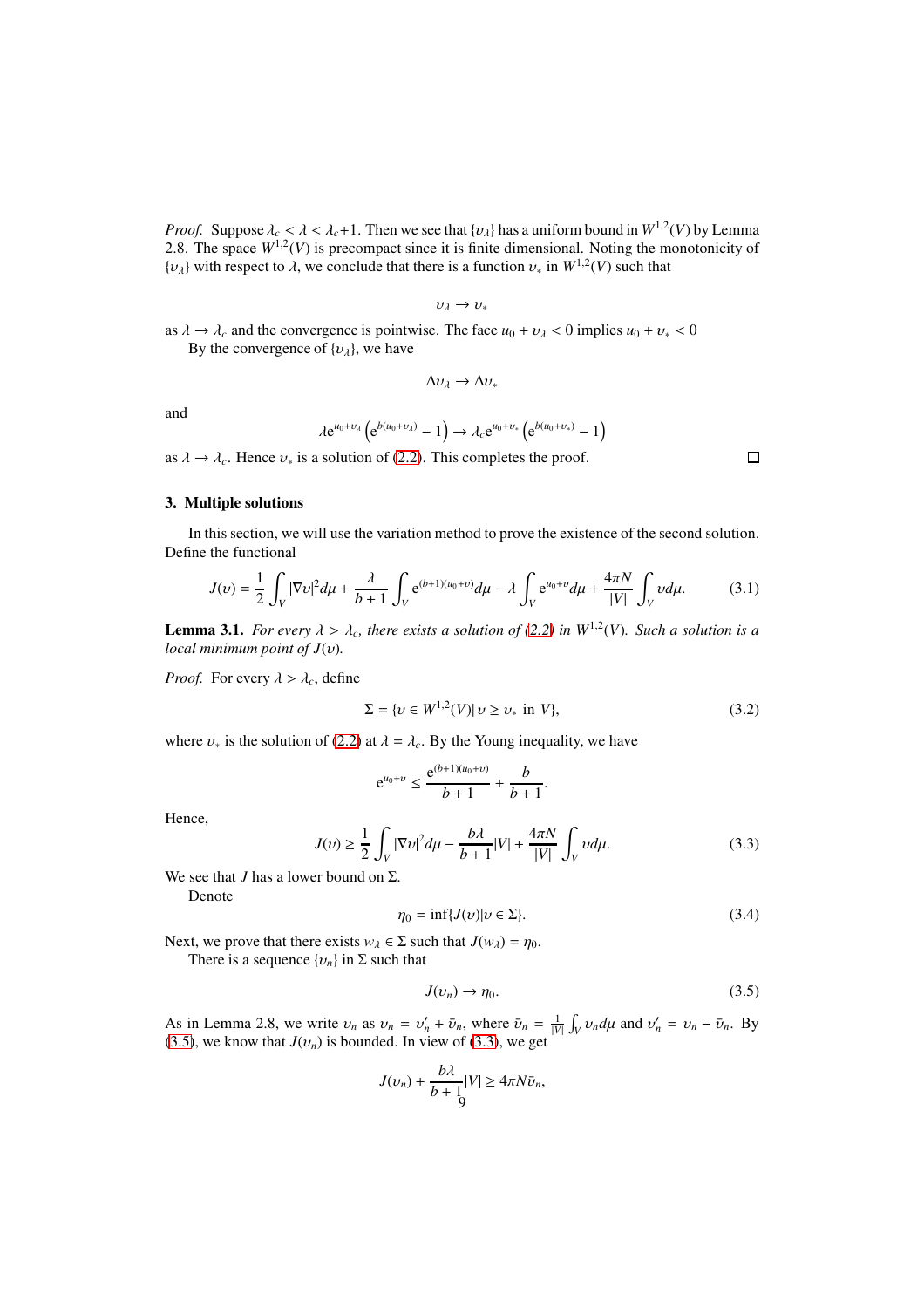which together with the fact  $v_n \ge v_*$  gives the bound of  $\bar{v}_n$ . Furthermore,  $\{v_n\}$  is bounded in  $W^{1,2}(V)$ .

Since  $W^{1,2}(V)$  is precompact, we obtain

<span id="page-9-0"></span>
$$
v_n \to w_\lambda \tag{3.6}
$$

as  $n \to \infty$  and  $w_\lambda$  is a solution to problem [\(3.4\)](#page-8-2). We use the same method as in [\[23\]](#page-14-18) to prove that  $w_{\lambda}$  is a solution of [\(2.2\)](#page-2-1). Define

$$
w_t = \max\{w_\lambda + t\varphi, v_*\} \in \Sigma,
$$

where  $\varphi \in W^{1,2}(V)$  and  $t \in (0, 1)$ . Letting  $u_t = \max\{v_* - (w_\lambda + t\varphi), 0\}$ , we write

$$
w_t = w_\lambda + t\varphi + u_t.
$$

Calculate

$$
0 \leq \frac{1}{t} \left( J(w_t) - J(w_\lambda) \right)
$$
  
\n
$$
= \frac{1}{2t} \int_V \left( |\nabla w_t|^2 - |\nabla w_\lambda|^2 \right) d\mu + \frac{\lambda}{t(b+1)} \int_V \left[ e^{(b+1)(u_0 + w_t)} - e^{(b+1)(u_0 + w_\lambda)} \right] d\mu
$$
  
\n
$$
- \frac{\lambda}{t} \int_V \left( e^{u_0 + w_t} - e^{u_0 + w_\lambda} \right) d\mu + \frac{4\pi N}{|V|t} \int_V (w_t - w_\lambda) d\mu
$$
  
\n
$$
= \frac{1}{2t} \int_V |\nabla (t\varphi + u_t)|^2 d\mu + \frac{1}{t} \int_V \nabla w_\lambda \cdot \nabla (t\varphi + u_t) d\mu + \frac{\lambda}{t} \int_V e^{u_0 + w_\lambda} \left( e^{b(u_0 + w_\lambda)} - 1 \right) t\varphi d\mu
$$
  
\n
$$
+ \frac{\lambda}{t(b+1)} \int_V \left[ e^{(b+1)(u_0 + w_t)} - e^{(b+1)(u_0 + w_\lambda)} - (b+1) e^{(b+1)(u_0 + w_\lambda)} t\varphi \right] d\mu
$$
  
\n
$$
- \frac{\lambda}{t} \int_V (e^{u_0 + w_t} - e^{u_0 + w_\lambda} - e^{u_0 + w_\lambda} t\varphi) d\mu + \frac{4\pi N}{|V|} \left( \int_V \varphi d\mu + \frac{1}{t} \int_V u_t d\mu \right).
$$

As a result,

$$
\int_{V} \nabla w_{\lambda} \cdot \nabla \varphi d\mu + \lambda \int_{V} e^{u_{0}+w_{\lambda}} \left( e^{b(u_{0}+w_{\lambda})} - 1 \right) \varphi d\mu + \frac{4\pi N}{|V|} \int_{V} \varphi d\mu
$$
\n
$$
\geq -\frac{t}{2} ||\nabla \varphi||_{2}^{2} - \int_{V} \nabla \varphi \cdot \nabla u_{t} d\mu - \frac{1}{2t} ||\nabla u_{t}||_{2}^{2} - \frac{1}{t} \int_{V} \nabla w_{\lambda} \cdot \nabla u_{t} d\mu
$$
\n
$$
- \frac{\lambda}{t(b+1)} \int_{V} \left[ e^{(b+1)(u_{0}+w_{t})} - e^{(b+1)(u_{0}+w_{\lambda})} - (b+1)e^{(b+1)(u_{0}+w_{\lambda})} t\varphi \right] d\mu
$$
\n
$$
+ \frac{\lambda}{t} \int_{V} (e^{u_{0}+w_{t}} - e^{u_{0}+w_{\lambda}} - e^{u_{0}+w_{\lambda}} t\varphi) d\mu - \frac{4\pi N}{|V|t} \int_{V} u_{t} d\mu.
$$
\n
$$
= O(t) + \frac{1}{t} \int_{V} \nabla (-t\varphi - w_{\lambda} + v_{\ast}) \cdot \nabla u_{t} d\mu - \frac{1}{2t} ||\nabla u_{t}||_{2}^{2} - \frac{1}{t} \int_{V} \nabla v_{\ast} \cdot \nabla u_{t} d\mu
$$
\n
$$
- \frac{\lambda}{t} \int_{V} e^{u_{0}+v_{\ast}} \left( e^{b(u_{0}+v_{\ast})} - 1 \right) u_{t} d\mu - \frac{4\pi N}{|V|t} \int_{V} u_{t} d\mu
$$
\n
$$
- \frac{\lambda}{t(b+1)} \int_{V} \left[ e^{(b+1)(u_{0}+w_{t})} - e^{(b+1)(u_{0}+w_{\lambda})} - (b+1)e^{(b+1)(u_{0}+w_{\lambda})} (t\varphi + u_{t}) \right] d\mu
$$
\n
$$
+ \frac{\lambda}{t} \int_{V} \left[ e^{u_{0
$$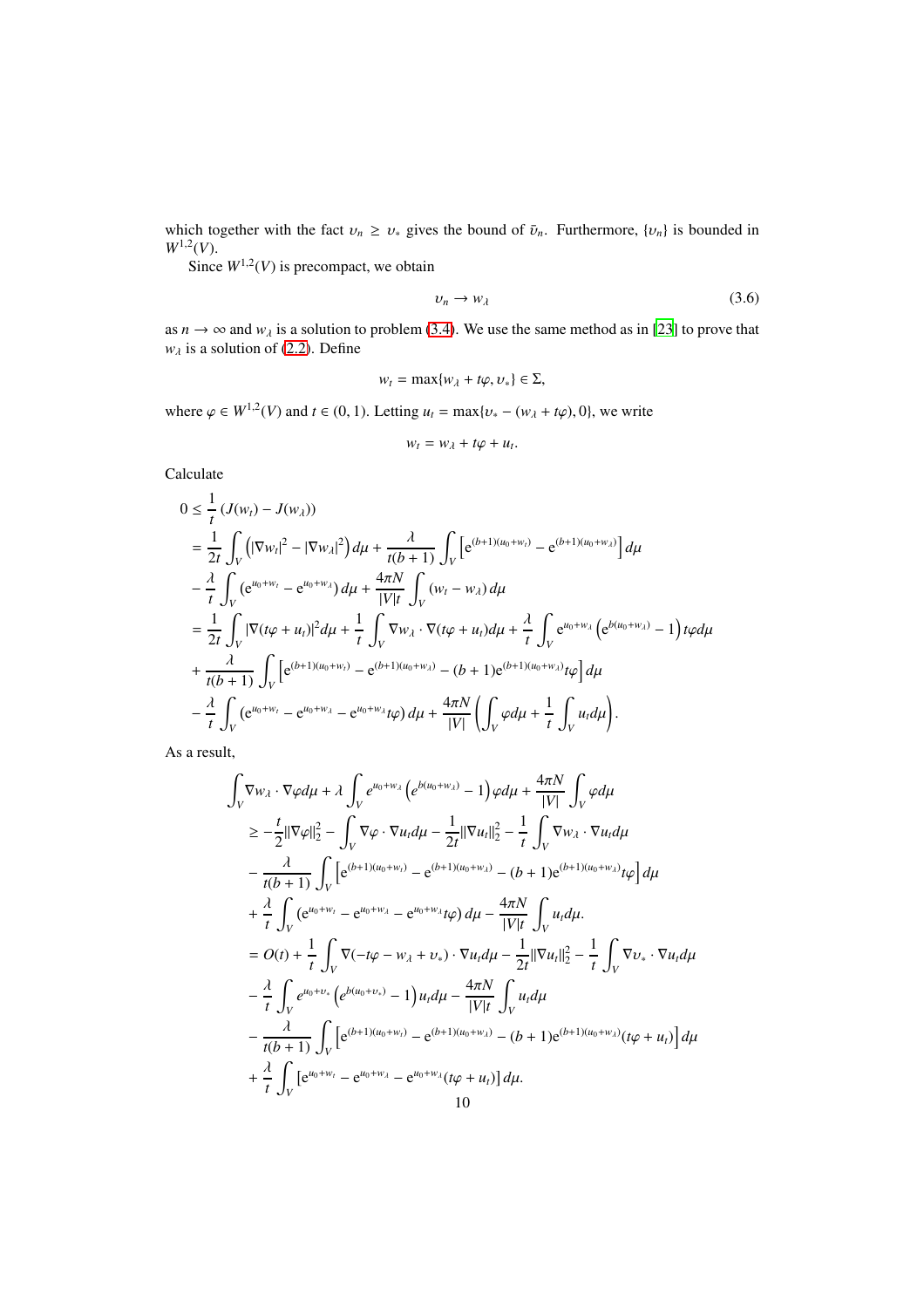$$
+\frac{\lambda}{t}\int_{V}\left[e^{(b+1)(u_{0}+v_{*})}-e^{(b+1)(u_{0}+w_{\lambda})}\right]u_{t}d\mu-\frac{\lambda}{t}\int_{V}\left(e^{u_{0}+v_{*}}-e^{u_{0}+w_{\lambda}}\right)u_{t}d\mu.
$$

Noting that  $v_*$  is the lower solution of [\(2.2\)](#page-2-1) if  $\lambda > \lambda_c$ , we obtain

$$
-\frac{1}{t}\int_{V}\nabla v_{*}\cdot\nabla u_{t}d\mu - \frac{\lambda}{t}\int_{V}e^{u_{0}+v_{*}}(e^{b(u_{0}+v_{*})}-1)u_{t}d\mu - \frac{4\pi N}{|V|t}\int_{V}u_{t}d\mu \geq 0. \tag{3.7}
$$

Since

$$
\int_V \nabla(-t\varphi - w_\lambda + v_*) \cdot \nabla u_t \geq ||\nabla u_t||_2^2,
$$

we have

$$
\frac{1}{t} \int_{V} \nabla(-t\varphi - w_{\lambda} + v_{*}) \cdot \nabla u_{t} - \frac{1}{2t} ||\nabla u_{t}||_{2}^{2} \ge 0.
$$
 (3.8)

If  $u_t = 0$ , we get

$$
|t\varphi + u_t| \leq t|\varphi|.
$$

If  $u_t > 0$ , we have

 $w_{\lambda} + t\varphi < v_*$ 

and

 $t\varphi + u_t = t\varphi + v_* - (w_\lambda + t\varphi) = v_* - w_\lambda \leq 0.$ 

Consequently,

$$
|t\varphi + u_t| \leq w_\lambda - v_* < -t\varphi = t|\varphi|.
$$

Hence, we always have

<span id="page-10-0"></span>
$$
|t\varphi + u_t| \le t|\varphi|. \tag{3.9}
$$

It follows that

$$
\frac{\lambda}{t(b+1)} \int_{V} \left[ e^{(b+1)(u_0 + w_t)} - e^{(b+1)(u_0 + w_\lambda)} - (b+1)e^{(b+1)(u_0 + w_\lambda)}(t\varphi + u_t) \right] d\mu = O(t)
$$
(3.10)

and

$$
\frac{\lambda}{t} \int_{V} \left[ e^{u_0 + w_t} - e^{u_0 + w_\lambda} - e^{u_0 + w_\lambda} (t\varphi + u_t) \right] d\mu = O(t)
$$
\n(3.11)

by the Taylor expansion.

Define

$$
V_t = \{ x \in V : w_\lambda(x) + t\varphi(x) - v_*(x) < 0 \}
$$

and

$$
V_0 = \{x \in V : w_\lambda(x) = v_*(x)\}.
$$

Noting [\(3.9\)](#page-10-0) implies  $|u_t| \leq 2t |\varphi|$ , we have

$$
\begin{split}\n&\left|\frac{\lambda}{t}\int_{V}\left[e^{(b+1)(u_{0}+v_{*})}-e^{(b+1)(u_{0}+w_{\lambda})}\right]u_{t}d\mu-\frac{\lambda}{t}\int_{V}\left(e^{u_{0}+v_{*}}-e^{u_{0}+w_{\lambda}}\right)u_{t}d\mu\right| \\
&\leq \frac{\lambda}{t}\int_{V_{t}\setminus V_{0}} 2\left|e^{(b+1)(u_{0}+v_{*})}-e^{(b+1)(u_{0}+w_{\lambda})}-e^{u_{0}+v_{*}}+e^{u_{0}+w_{\lambda}}\right||t\varphi| \\
&\leq C\int_{V_{t}\setminus V_{0}}|\varphi|\to 0, \\
&11\n\end{split} \tag{3.12}
$$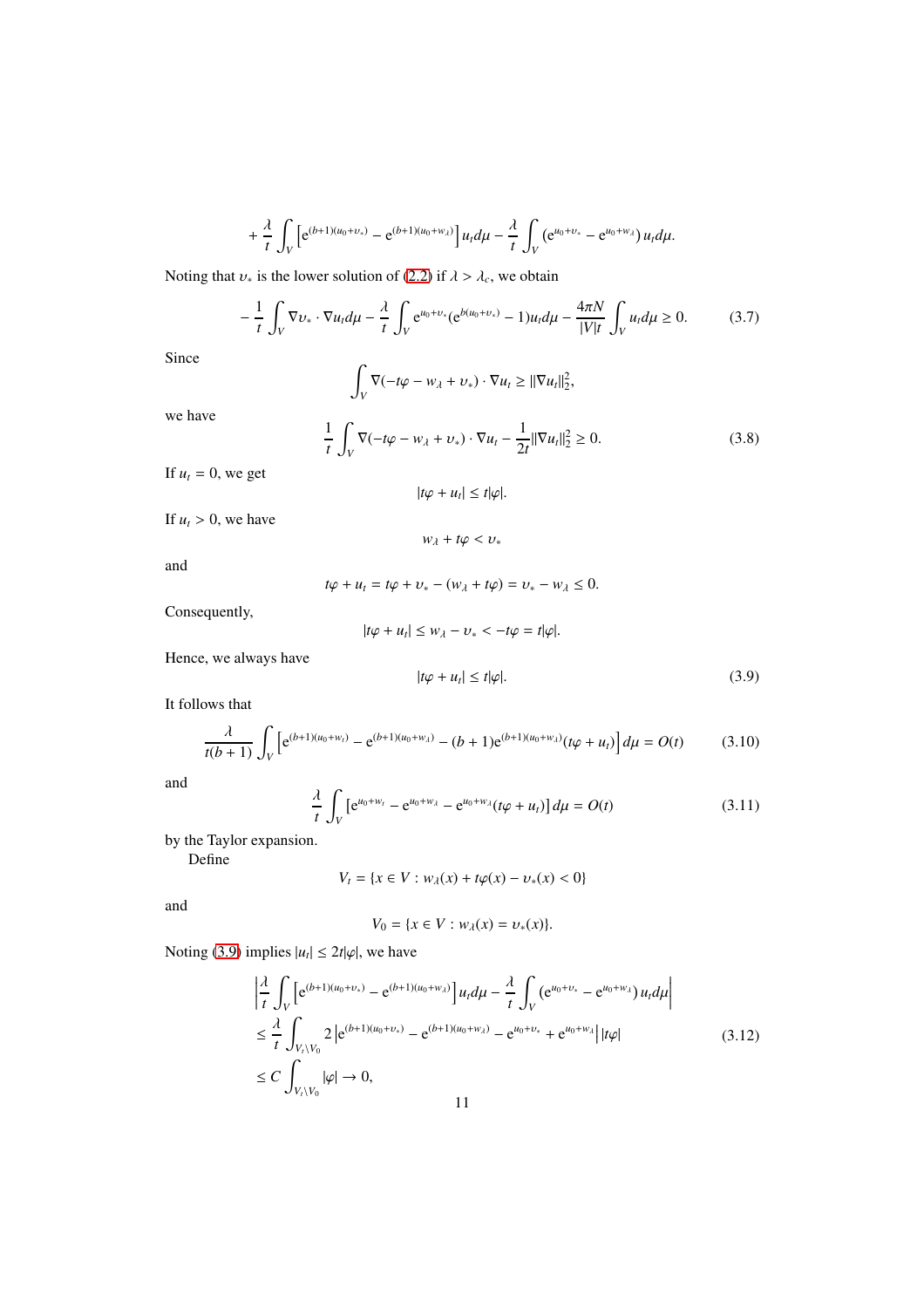as  $t \to 0^+$ .

Therefore, by the above inequalities, we get

$$
\int_{V} \nabla w_{\lambda} \cdot \nabla \varphi + \lambda \int_{V} e^{u_0 + w_{\lambda}} \left( e^{b(u_0 + w_{\lambda})} - 1 \right) \varphi + \frac{4\pi N}{|V|} \int_{V} \varphi \ge 0, \tag{3.13}
$$

which implies that for any  $\varphi \in W^{1,2}(V)$ ,  $\langle J'(w_\lambda), \varphi \rangle \geq 0$ . The reverse inequality holds if we replacing  $\varphi$  with  $-\varphi$ . Hence,  $w_{\lambda}$  is a critical point of *J* in  $W^{1,2}(V)$ . We see that  $w_{\lambda}$  is also a solution of Eq.[\(2.2\)](#page-2-1). Noting [\(3.6\)](#page-9-0) and  $\{v_n\} \subset \Sigma$ , we have  $w_{\lambda} \ge v_*$ . Then we obtain

$$
\Delta(\nu_{*} - w_{\lambda}) = \lambda_{c} e^{u_{0} + \nu_{*}} \left( e^{b(u_{0} + \nu_{*})} - 1 \right) - \lambda e^{u_{0} + w_{\lambda}} \left( e^{b(u_{0} + w_{\lambda}} - 1 \right)
$$
  
\n
$$
= \lambda e^{u_{0} + \nu_{*}} \left( e^{b(u_{0} + \nu_{*})} - 1 \right) - \lambda e^{u_{0} + w_{\lambda}} \left( e^{b(u_{0} + \nu_{\lambda})} - 1 \right)
$$
  
\n
$$
+ (\lambda_{c} - \lambda) e^{u_{0} + \nu_{*}} \left( e^{b(u_{0} + \nu_{*})} - 1 \right)
$$
  
\n
$$
> \lambda \left[ e^{u_{0} + \nu_{*}} \left( e^{b(u_{0} + \nu_{*})} - 1 \right) - e^{u_{0} + \nu_{\lambda}} \left( e^{b(u_{0} + \nu_{\lambda})} - 1 \right) \right]
$$
  
\n
$$
= \lambda e^{\xi} \left[ (b + 1) e^{b\xi} - 1 \right] (\nu_{*} - w_{\lambda})
$$
  
\n
$$
\ge b \lambda (\nu_{*} - w_{\lambda}), \qquad (3.14)
$$

where  $u_0 + v_* \le \xi \le u_0 + w_\lambda$ . If  $\max_{x \in V} (v_* - w_\lambda)(x) = (v_* - w_\lambda)(x_0) = 0$  for some  $x_0 \in V$ . Then we have

$$
\Delta(v_*-w_\lambda)(x_0)>0,
$$

which is impossible. Hence,  $w_\lambda(x) > v_*(x)$  for all  $x \in V$ .

Now we prove that  $w_{\lambda}$  a local minimum point of the functional *J* in  $W^{1,2}(V)$ . We argue by contradiction. Suppose that  $w_{\lambda}$  is not a local minimum point of *J*. Then for any  $n \ge 1$ , we have

<span id="page-11-0"></span>
$$
\inf_{\|v-w_{\lambda}\|_{W^{1,2}(V)} \le \frac{1}{n}} J(v) < J(w_{\lambda}).\tag{3.15}
$$

Similar to problem [\(3.4\)](#page-8-2), the infimum of *J* can be achieved at some point  $v'_n \in \{v : ||v$  $w_{\lambda}||_{W^{1,2}(V)} \leq \frac{1}{n}$ . Then we have

$$
v_n' \to w_\lambda \tag{3.16}
$$

as  $n \to \infty$ . Noting  $w_{\lambda} > v_*$ , we see that  $v'_n > v_*$  and  $v'_n \in \Sigma$  for *n* sufficiently large. Hence,

$$
J(v_n')\geq J(w_\lambda),
$$

which contradicts  $(3.15)$ . We finish the proof.

In view of Lemma 3.1, we assume that the maximal solution  $v_{\lambda}$  is the local minimum point of *J*. If not, we would have already found the second solution. Next we prove that the functional  $J(v)$  satisfies the Palais-Smale condition by using the argument in [\[20\]](#page-14-6).

**Lemma 3.2.** Any sequence  $\{v_n\} \subset W^{1,2}(V)$  satisfiing  $(I) J(v_n) \to c \text{ as } n \to \infty$ ,  $(2)$   $||J'(v_n)|| \rightarrow 0$  *as*  $n \rightarrow \infty$ *, admits a convergent subsequence.*

 $\Box$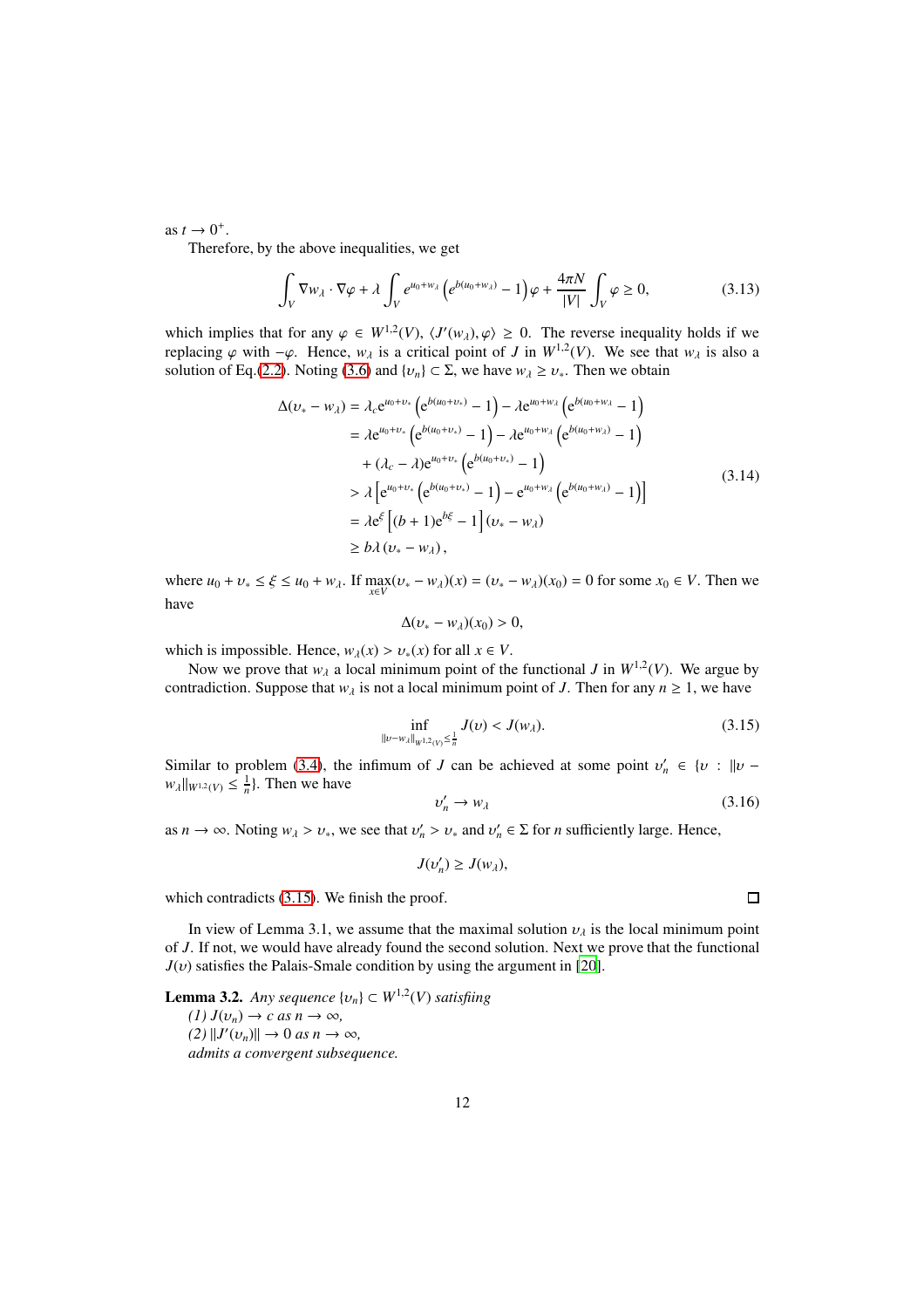*Proof.* We have

<span id="page-12-2"></span>
$$
\frac{1}{2}\int_{V}|\nabla v_{n}|^{2}d\mu + \frac{\lambda}{b+1}\int_{V}e^{(b+1)(u_{0}+v_{n})}d\mu - \lambda \int_{V}e^{u_{0}+v_{n}}d\mu + \frac{4\pi N}{|V|}\int_{V}v_{n}d\mu = c + o_{n}(1), \quad (3.17)
$$

<span id="page-12-0"></span>
$$
\left| \int_{V} \nabla v_n \cdot \nabla \varphi + \lambda \int_{V} e^{u_0 + v_n} \left( e^{b(u_0 + v_n)} - 1 \right) \varphi + \frac{4\pi N}{|V|} \int_{V} \varphi \right| \le \epsilon_n ||\varphi||_{W^{1,2}(V)}, \ \epsilon_n \to 0, \tag{3.18}
$$

as  $n \to \infty$ . By taking  $\varphi = -1$  in [\(3.18\)](#page-12-0), we conclude that there exists an positive integer *N* such that if  $n \geq N$ ,

<span id="page-12-1"></span>
$$
0 < c \le \int_{V} e^{u_0 + v_n} \left( 1 - e^{b(u_0 + v_n)} \right) \le C,\tag{3.19}
$$

where *c* and *C* are constants depending only on  $\lambda$ . Now we prove that  $v_n(x)$  is bounded for any fixed  $x \in V$  by contradiction. Suppose not, then we conclude that there exists  $x'$  and  $\{v_{n_k}\} \subset \{v_n\}$ satisfying  $v_{n_k}(x') \to +\infty$  ( $-\infty$ ), as  $k \to +\infty$ . Without loss of generality, we assume that  $v_{n_k}(x')$ tends to  $+\infty$  as  $k \to +\infty$ .

From now on, we don't distinguish the sequence and the subsequence. We prove that there is a point  $\bar{x} \in V$  such that  $\{v_{n_k}(\bar{x})\}$  is bounded. Supposing not, we obtain that for any  $y \in V$ ,  $v_{n_k}(y)$ tends to +∞ (-∞), as  $k \to +\infty$ , which contradicts with [\(3.19\)](#page-12-1).

Noting  $v_{n_k}(x') \to +\infty$ , assume that

$$
\Lambda_k = \max_{x \in V} |v_{n_k}(x)| = v_{n_k}(x_k).
$$

Then we get  $v_{n_k}(x_k) \to +\infty$  as  $k \to \infty$ . In view of [\(3.17\)](#page-12-2), we have

$$
\frac{1}{2}\int_{V}|\nabla v_{n_{k}}|^{2}d\mu + \frac{\lambda}{b+1}\int_{V}e^{(b+1)(u_{0}+v_{n_{k}})}d\mu - \lambda \int_{V}e^{u_{0}+v_{n_{k}}}d\mu + \frac{4\pi N}{|V|}\int_{V}v_{n_{k}}d\mu = c + o_{n}(1). \tag{3.20}
$$

Noting [\(3.3\)](#page-8-1) and denoting  $M = \frac{b\lambda}{b+1} |V|$ , we obtain

$$
c \ge \frac{1}{2} \sum_{x \in V} \sum_{y \sim x} \omega_{xy} |v_{n_k}(y) - v_{n_k}(x)|^2 - M - 4\pi N \Lambda_k + o_n(1).
$$
 (3.21)

Consequently,

<span id="page-12-3"></span>
$$
|v_{n_k}(x) - v_{n_k}(y)| \le C\sqrt{c + M + 4\pi N\Lambda_k} + o_n(1),
$$
\n(3.22)

if *x* ∼ *y*.

Noting *G* is finite and connected, we can find a path connecting  $\bar{x}$  and  $x_k$ , namely,

<span id="page-12-4"></span>
$$
\bar{x} = x_1 \sim x_2 \sim x_3 \sim \cdots \sim x_l = x_k. \tag{3.23}
$$

Combining [\(3.22\)](#page-12-3) and [\(3.23\)](#page-12-4), we obtain

$$
\nu_{n_k}(\bar{x}) \ge \nu_{n_k}(x_k) - (l-1)\sqrt{c + M + 4\pi N\Lambda_k} + o_n(1)
$$
  
=  $\Lambda_k - (l-1)\sqrt{c + M + 4\pi N\Lambda_k} + o_n(1)$   
 $\rightarrow +\infty, \text{ as } k \rightarrow +\infty.$  (3.24)

Since we have proved that  $\{v_{n_k}(\bar{x})\}$  is bounded, there is a contradiction. Hence,  $v_n(x)$  is bounded for any fixed  $x \in V$ . Furthermore,  $\{v_{n_k}(x)\}$  is bounded in  $W^{1,2}(V)$  and there exists a function  $\hat{v}$ such that

$$
u_k(x) \to \hat{\nu}(x),
$$

for all  $x \in V$ , as  $k \to +\infty$ . Then proof is completed.

 $\Box$ 

υ*nk*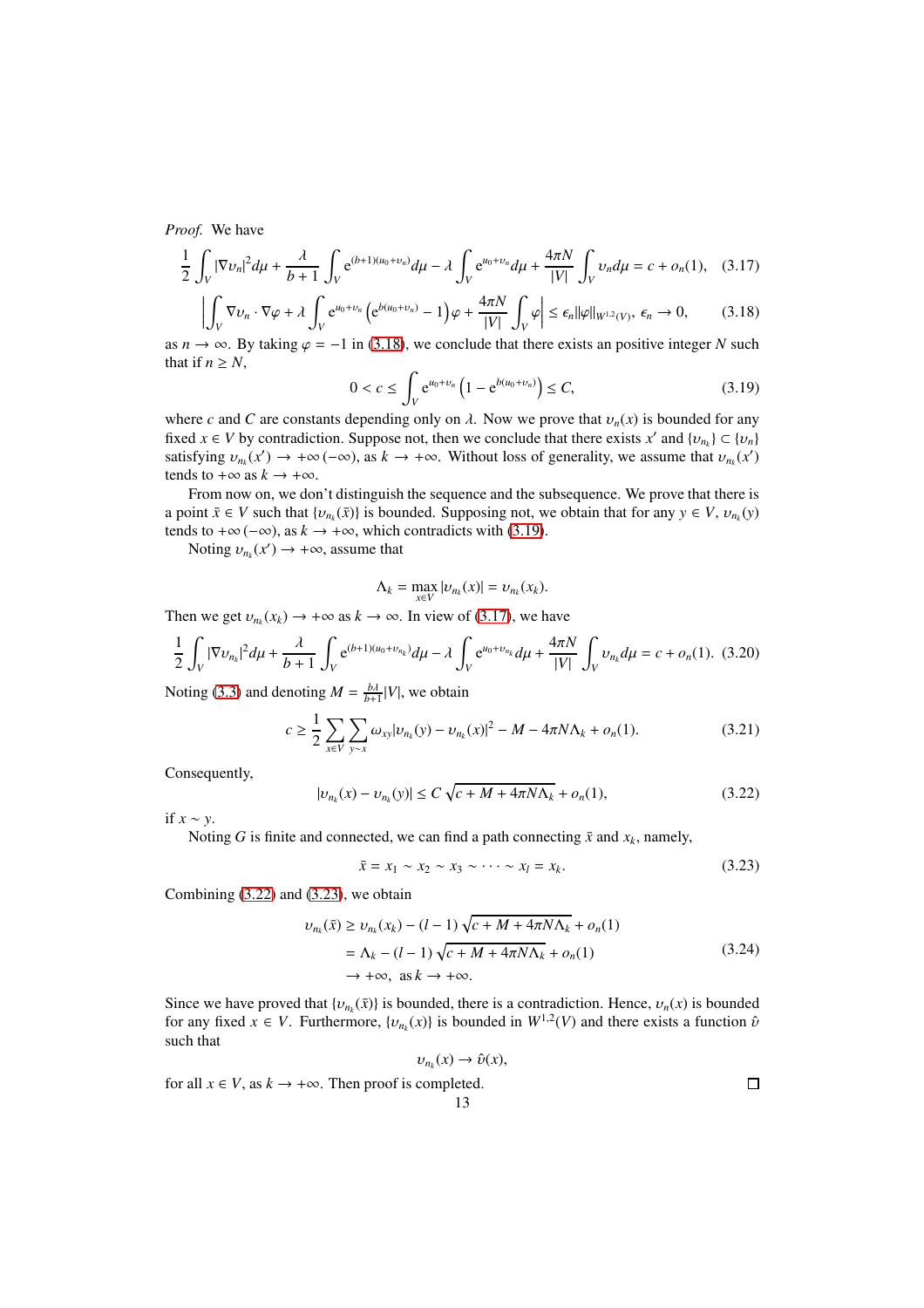Next we use the mountain pass theorem to get the second solution of [\(2.2\)](#page-2-1). Since  $v_{\lambda}$  is a local minimum point for *J* by the assumption, there exists a constant  $r_0 > 0$  such that

<span id="page-13-8"></span>
$$
\inf_{\|v - v_{\lambda}\|_{W^{1,2}(V)} = r_0} J(v) > J(v_{\lambda}).
$$
\n(3.25)

For any  $\tau > 0$ , we have

$$
J(\nu_{\lambda} - \tau) - J(\nu_{\lambda}) = \frac{\lambda}{b+1} \int_{V} \left[ e^{(b+1)(u_0 + \nu_{\lambda} - \tau)} - e^{(b+1)(u_0 + \nu_{\lambda})} \right] d\mu
$$

$$
- \lambda \int_{V} \left( e^{u_0 + \nu_{\lambda} - \tau} - e^{u_0 + \nu_{\lambda}} \right) d\mu - 4\pi N \tau
$$

$$
\to -\infty
$$
(3.26)

as  $\tau \to +\infty$ . Hence, there exists a constant  $\tau_0$  such that  $||\nu_\lambda - \tau_0||_{W^{1,2}(V)} > r_0$  and

$$
J(v_{\lambda} - \tau_0) < J(v_{\lambda}) - 1 < J(v_{\lambda}).\tag{3.27}
$$

Define

$$
\Gamma = \{ \gamma : [0, 1] \to W^{1,2}(V) \text{ continuous } \gamma(0) = v_{\lambda}, \gamma(1) = v_{\lambda} - \tau_0 \}
$$

and

$$
c_0 = \inf_{\gamma \in \Gamma} \sup_{t \in [0,1]} J(\gamma(t)).
$$
\n(3.28)

By [\(3.25\)](#page-13-8), we get  $c_0 > J(v_\lambda)$ . Then the mountain pass theorem [\[1\]](#page-13-9) implies that  $c_0$  is a critical value of *J*. We obtain the second solution of [\(2.2\)](#page-2-1), which is the critical point of *J*.

#### Acknowledgement

This work is partially supported by the National Natural Science Foundation of China (Grant No. 11721101), and by National Key Research and Development Project SQ2020YFA070080.

### References

- <span id="page-13-9"></span>[1] A. Ambrosetti, P. Rabinowitz, Dual variational methods in critical point theory and applications, J. Funct. Anal. 14 (1973) 349-381.
- <span id="page-13-0"></span>[2] L.A. Caffarelli, Y. Yang, Vortex condensation in the Chern-Simons Higgs model: an existence theorem, Commun. Math. Phys. 168 (1995) 321-336.
- <span id="page-13-3"></span>[3] Shouxin Chen, Xiaosen Han, An existence theorem for a generalized self-dual Chern-Simons equation and its application, Z. Angew. Math. Phys. 64(5) (2013) 1555-1570.
- <span id="page-13-1"></span>[4] K. Choe, Asymptotic behavior of condensate solutions in the Chern-Simons-Higgs theory, J. Math. Phys. 48(10) (2007) 103501 17pp.
- <span id="page-13-2"></span>[5] K. Choe, N. Kim, C.S. Lin, Existence of self-dual non-topological solutions in the Chern-Simons Higgs model, Ann. Inst. Henri Poincaré Anal. Non Linéaire 28 (2011) 837-852.
- <span id="page-13-4"></span>[6] H.R. Christiansen, M.S. Cunha, J.A. Helayël-Neto, L.R.U. Manssur, A.L.M.A. Nogueira, Self-dual vortices in a Maxwell-Chern-Simons model with non-minimal coupling, Int. J. Mod. Phys. A, 14 (1999) 1721-1735.
- <span id="page-13-7"></span>[7] Huabin Ge, The *p*th Kazdan-Warner equation on graphs, Commun. Contemp. Math. 22(6) (2020) 1950052 17 pp. [8] Huabin Ge, Wenfeng Jiang, Kazdan-Warner equation on infinite graphs, J. Korean Math. Soc. 55(5) (2018) 1091-
- <span id="page-13-6"></span>1101.
- <span id="page-13-5"></span>[9] Huabin Ge, Wenfeng Jiang, The 1-Yamabe equation on graphs, Commun. Contemp. Math. 21(8) (2019) 1850040 10 pp.